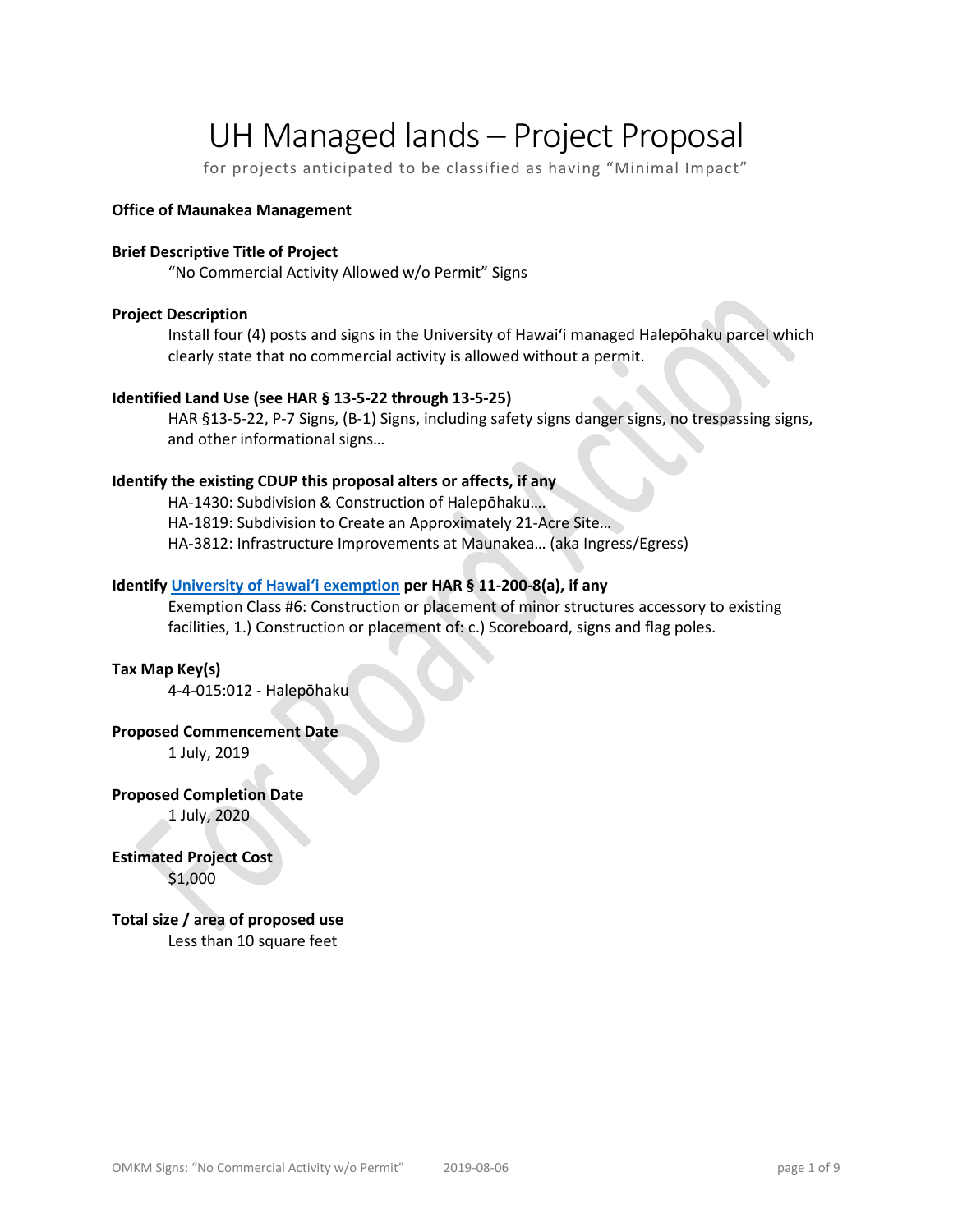# Project Purpose and Need

Commercial tours on UH's managed lands requires a University issued permit. Such a permitting process is consistent with the Department of Land and Natural Resources which transferred the commercial tour permitting function to the University in 2005. Whereas permitted commercial tour operators must comply with numerous conditions, including, for example, the payment of fees insurance, first aid certified drivers, and invasive species program requirements. While unpermitted tour operators get a "free ride" at the expense of permitted operators whose fees are applied toward stewardship of the mountain. To help discourage unpermitted tour operations, signs consistent with applicable laws and administrative rules will communicate expectations and requirements to both permitted and unpermitted entities. The proposed signs state that commercial tours are prohibited without a permit and cite relevant statutes.

Precise wording is subject to adjustment with review by legal counsel and additional future revisions may be required assuming administrative rules are approved. Any changes would be consistent with the Maunakea Sign Plan and are not expected to change the overall look and feel of the proposal.

#### Has professional peer-review occurred

Legal counsel review will occur prior to permit application submission to DLNR.

Are there any related ongoing, pending, or planned projects associated with this submission? The proposed signs reflect draft Administrative Rules, which are still pending approval.

# Existing Conditions at Project Site(s)

#### Geology, Climate, & Hazards

The Halepōhaku area is located at the base of Maunakea's upper slopes at an elevation of 9,200 feet and has a semi-arid, sub-alpine climate. Soils are a mix of cinder and ash, prone to erosion if not vegetated or adequate infiltration areas provided. The proposed activity will only occur within existing disturbed use areas where existing erosion controls are in place and actively managed.

#### Flora, Fauna, Ecology, Water Resources

No native flora inhabits the existing staging area affected by the proposed project—sites are already used routinely. Regular invasive species monitoring of the project site is conducted by OMKM. No surface water resources are present. No existing native vegetation will be removed or disturbed through this proposed project. Restoration of areas removed from regular use will allow for recovery of native species over time periods longer than the anticipated project duration.

#### Cultural Resources

The nearest historic property is immediately adjacent to the cinder road along the North-East boundary of the Halepōhaku parcel with the Mauna Kea Forest Reserve (site 10312). No adverse impact to historic properties is anticipated by placing curb stops (rocks) along the perimeter and gates at the entrance/exit of these area as the delineation is intended to, in part, protect these areas.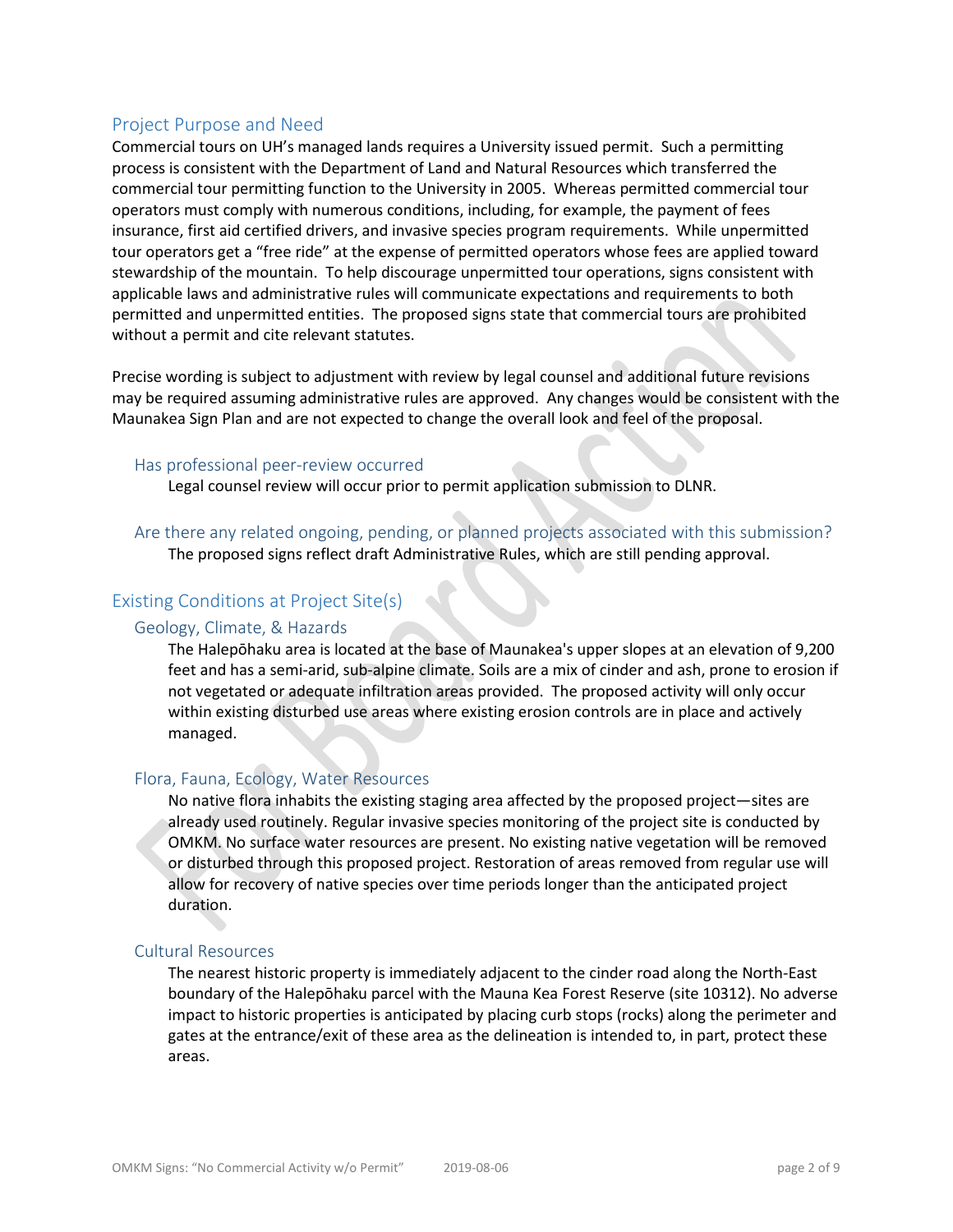#### Recreation

The areas are used by visitors to Maunakea. The signs will communicate types of activities that are not appropriate for the site.

#### Built Infrastructure

The proposed sites are all in pre-existing disturbed areas or built and permitted infrastructure. Relevant permit info is identified above with each component.

#### Landscaping & Visual Conditions

Existing landscaping includes built parking areas and public use facilities, with native and nonnative vegetation in areas with topsoil.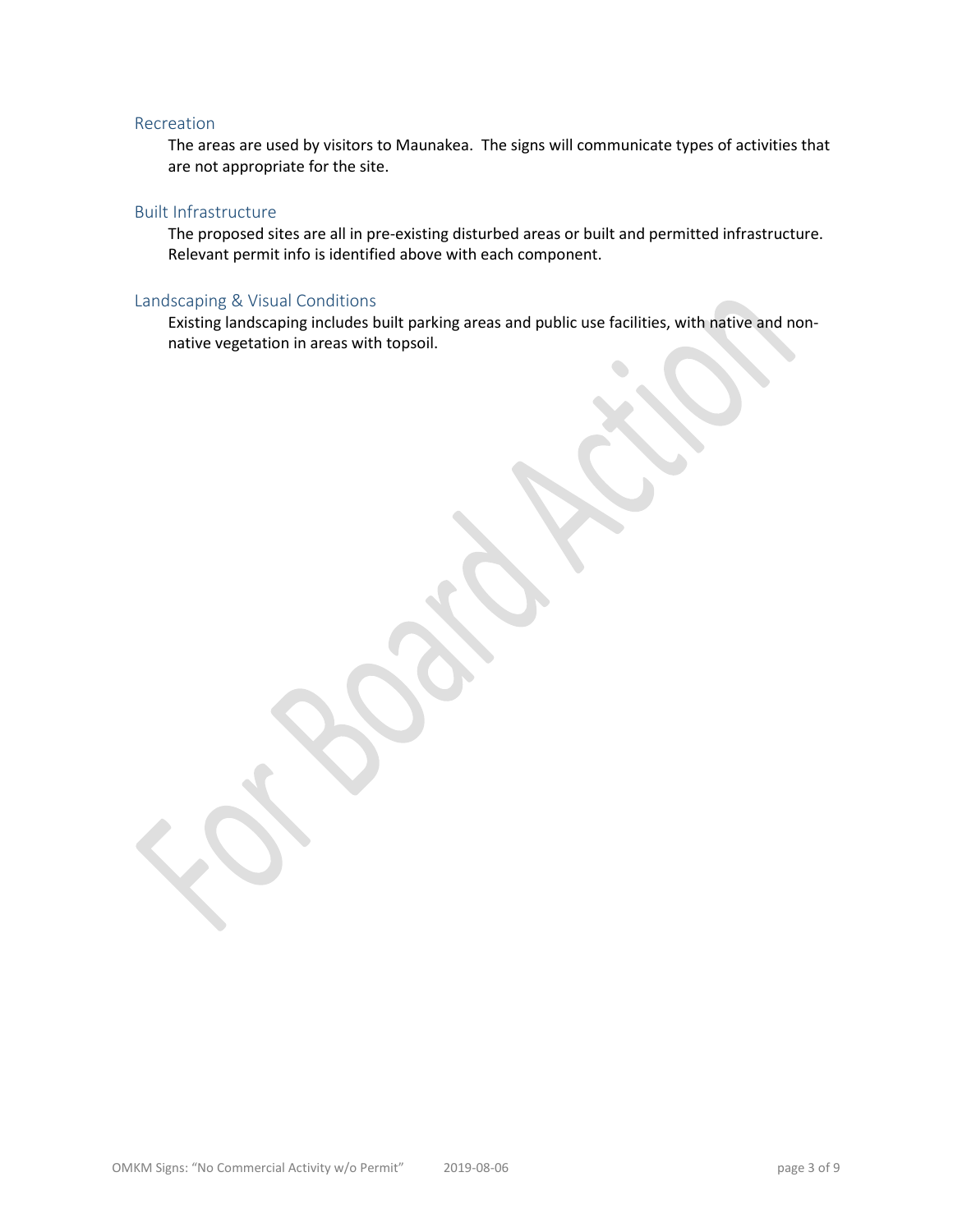# Description of the Project

## Location

Four (4) total sign posts and signs to be installed at locations shown. Each sign would be placed at an existing vehicle access point into the Halepōhaku parcel.

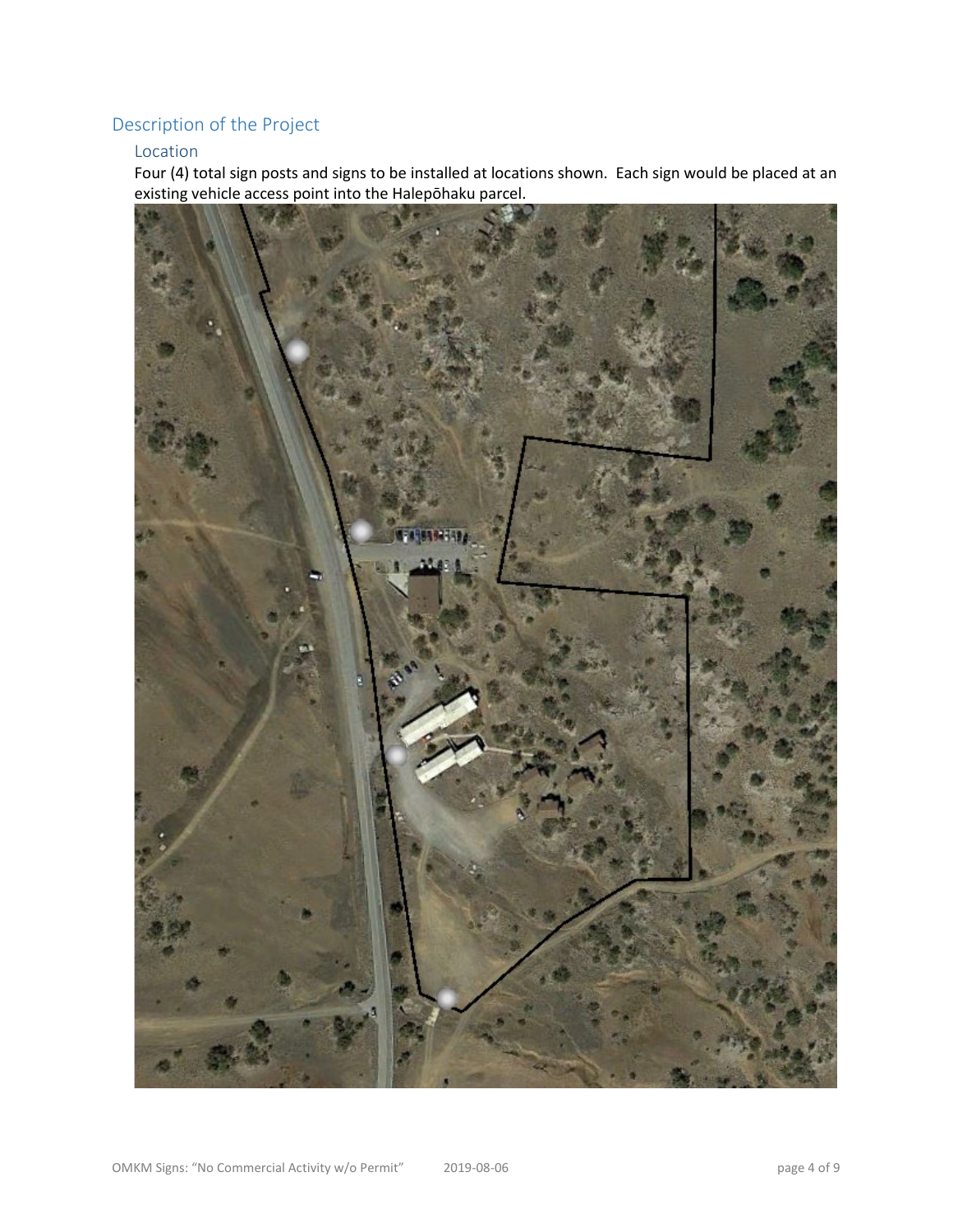#### Description of the process of completing the project

Signs would be comparable to nearby DLNR – Forest Reserve signs as shown in the example below. Signs would be approximately 6 ft. above ground level (top of sign) and be approximately 12" wide by 18" high.



#### Who will do the work?

OMKM will provide the materials and Maunakea Support Services (MKSS) would install the posts and attach the signs.

# Equipment & Transportation

Existing MKSS equipment is available on site to complete all relevant activities.

# Measures to protect the environment and/or mitigate impacts

#### Protective Measures

- All project participants must attend a Maunakea orientation *prior to* participating in field work.
- Comply with all actions and measures described in the proposal, including (community) benefits, CMP compliance list, and mitigation measures.
- Ensure that loose tools or equipment are not left unattended and are properly stored at the end of each day.
- In preparation for high wind conditions protocols must include measures to ensure debris and equipment are not blown from the job site. Projects occurring in the summit region must verify that temporary and permanent infrastructure can sustain 120mph winds.
- All improvements shall be designed and installed to withstand the severe weather conditions on the mountain.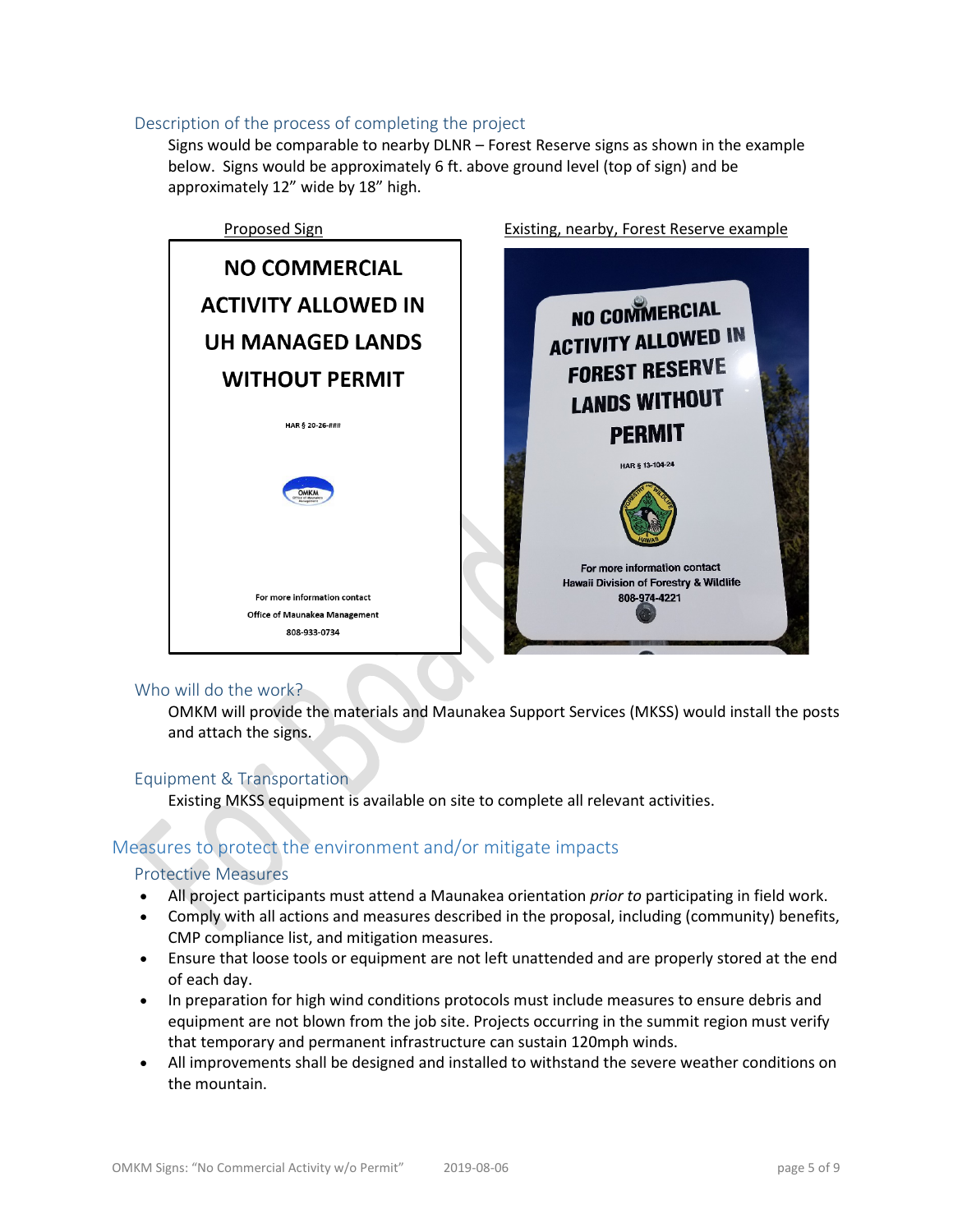- Remove and properly dispose of all waste material. All perishable items including food, food wrappers and containers, etc. shall be removed from the site at the end of each day and properly disposed.
- Use of lighting from sunset to sunrise is prohibited unless otherwise stated in the project proposal and approved.
- Employ invasive species prevention best practices, including inspections of materials by a DLNRapproved biologist, as identified in the *Maunakea Invasive Species Management Plan* prior to entering UH managed lands. Every inspection request submitted to OMKM shall include correspondence with the observatory representative(s) identified in the initial notification. Inspections shall not occur on UH managed lands on Maunakea, at State or County parks, along public roadsides, or on Department of Hawaiian Home Lands.
- Motorized equipment, when stationary, must have a drain-pan in place suitable for catching fuel or fluid leaks. To allow for expansion with reduced atmospheric pressure, fuel tanks should not be more than 3/4 full prior to transport to the summit (unless used as the fuel source for transport to the summit).
- Nēnē (*Branta sandvicensis*) may be present. If a nēnē appears within 100 feet (30.5 meters) of ongoing work, all activity shall be temporarily suspended until the animal leaves the area of its own accord. Feeding of nēnē is prohibited.
- The project approval/permit may not be transferred or assigned. A copy of the approval/permit must be present on-site and available for review at all times while are working on Universitymanaged lands.
- No use of mechanized equipment is allowed unless authorized by this permit.
- Identify and comply with other permit requirements, such as County of Hawaii building permits or Department of Land & Natural Resources (see both any applicable DLNR permit and HAR [§13-](http://dlnr.hawaii.gov/occl/files/2013/08/13-5-2013.pdf#page=47) [5-42 Standard conditions\)](http://dlnr.hawaii.gov/occl/files/2013/08/13-5-2013.pdf#page=47).
- Placement of permanent: markers, monuments, mag nails, survey pins, etc. is not allowed without explicit prior approval from OMKM (and the State if required) for this purpose. ALL surveyors work must be shared with OMKM in digital format (i.e. CAD file as well as PDF) with coordinate info stored in and using a common, transferrable coordinate reference system such as "State Plane Coordinates (NAD83), Hawaii Zone 1".
- The project must be completed within the time frame specified in the proposal and (when applicable) DLNR approval. Projects not completed within this timeframe are not allowed to continue (or commence) without explicit, prior, written approval from OMKM.

# Compliance with Lease, Sublease, or Comprehensive Management Plan (CMP)

The signs are consistent with the Maunakea Sign Plan. Signs are a land use as defined by Hawaii Administrative Rules §13-5 and a permit from DLNR is required.

Relevant CMP management actions include:

- EO-4 Develop and implement a signage plan to improve signage throughout the UH Management Areas (interpretive, safety, rules and regulations).
- ACT-3 Maintain a presence of interpretive and enforcement personnel on the mountain at all times to educate users, deter violations, and encourage adherence to restrictions.
- ACT-7 Confine University or other sponsored tours and star-gazing activities to previously disturbed ground surfaces and established parking areas.
- ACT-11 Seek statutory authority for the University to regulate commercial activities in the UH Management Areas.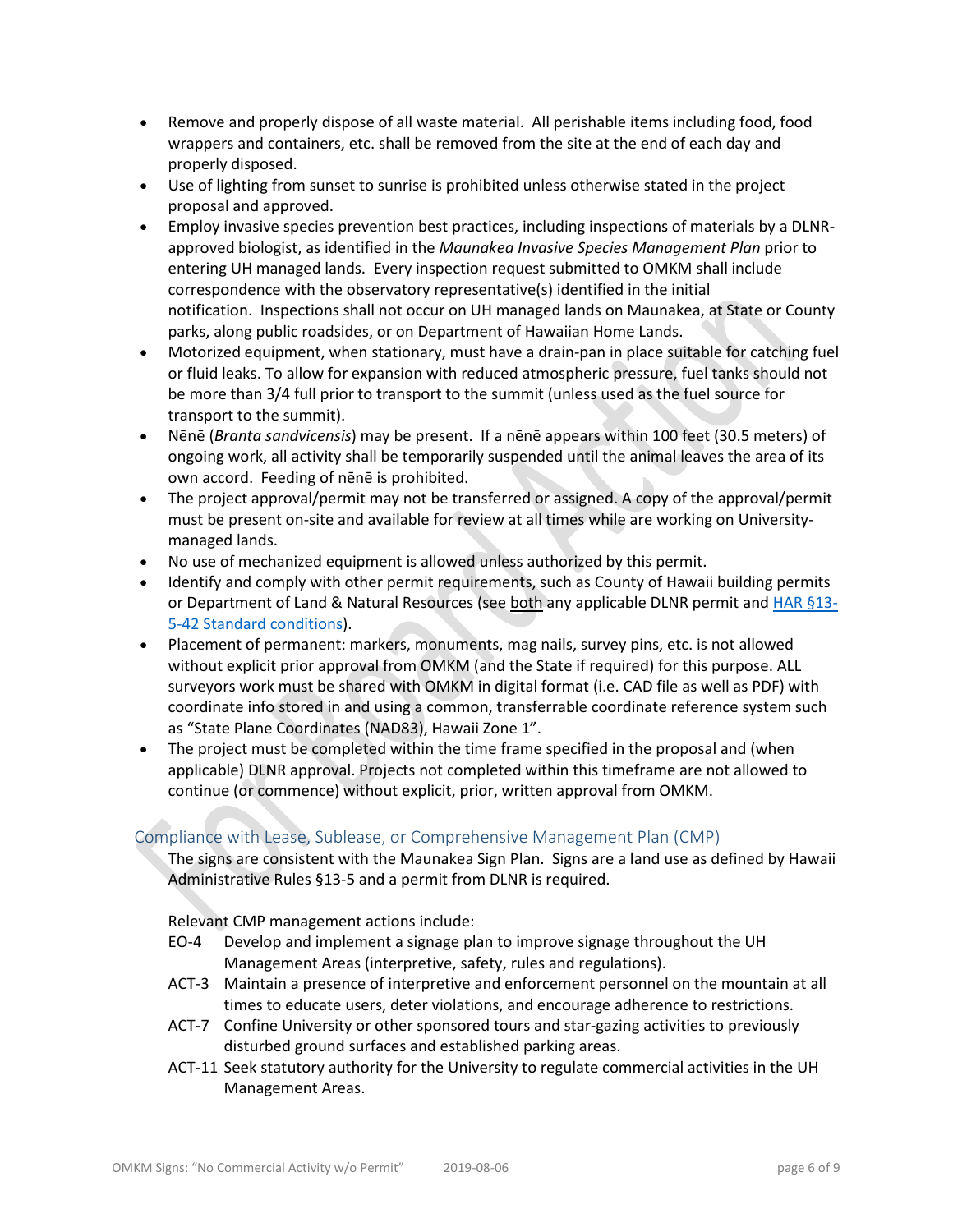#### Identify other required or associated permits

Final version shall be consistent with any approved Hawaii Administrative Rules §20-26.

#### Five Year Outlook

This project was not included in a Five-Year Outlook.

## Community Benefits

#### Benefits to other Maunakea entities and/or global astronomy community

The proposed action will establish clear expectations for commercial tour companies for ongoing activities at the Halepōhaku parcel.

#### Benefits to the Hawaii Island community

The community will benefit by having clearly demarcated use areas. Enforcement concerns are communicated to DLNR as appropriate.

## Will data, publications, or other products be free and available to the public?

No formal publications will be generated.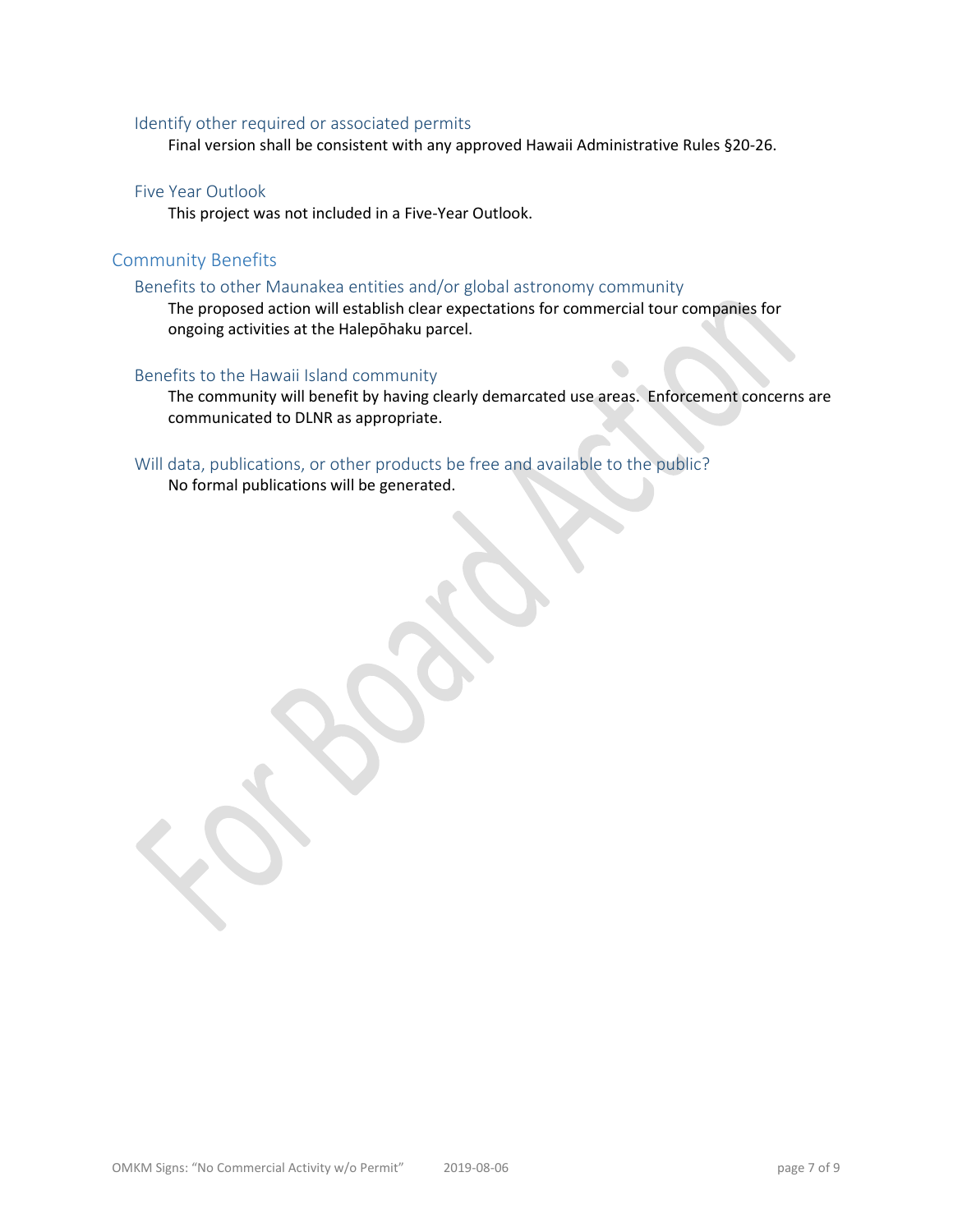# DLNR Evaluation Criteria

After approval by the Maunakea Management Board, the Department of Land & Natural Resources or Board of Land & Natural Resources will evaluate the merits and approve the project based on the following eight criteria (§13-5-30). See <http://dlnr.hawaii.gov/occl/files/2013/08/13-5-2013.pdf>

1. The purpose of the Conservation District is to conserve, protect, and preserve the important natural and cultural resources of the State through appropriate management and use to promote their long-term sustainability and the public health, safety, and welfare. (ref §13-5-1) How is the proposed land use consistent with the purpose of the conservation district?

The Board of Land and Natural Resources has adopted the Comprehensive Management Plan and subplans (Cultural Resources Management Plan, Natural Resources Management Plan, Public Access Plan, and Decommissioning Plan) as the approved management documents for land use and activities in the UH Management Areas. The CMP and subplans provide management strategies designed to preserve and protect the resources located in the UH Management Areas. The University is committed to their implementation using the resources that are available to it. The proposed use addresses commercial tour enforcement abilities.

2. How is the proposed use consistent with the objectives of the Resource subzone of the land on which the land use will occur? (§13-5-13 The objective of this subzone is to ensure, with proper management, the sustainable use of the natural resources of those areas. This subzone shall encompass: lands necessary for providing future parkland and lands presently used for national, state, county, or private parks. Land suitable for outdoor recreational uses such as hunting, fishing, hiking, camping, and picnicking. [And other lands not applicable to Maunakea.])

The objective of the Resource subzone "…is to develop, with proper management, areas to ensure sustained use of the natural resources of those areas." The use that is proposed in this application is within the Conservation District Resource subzone. The signs communicate that commercial activities require a permit.

3. Describe how the proposed land use complies with the provisions and guidelines contained in chapter 205A, HRS, entitled "Coastal Zone Management".

This activity is not in the coastal zone.

4. Describe how the proposed land use will not cause substantial adverse impact to existing natural resources within the surrounding area, community or region.

The signs will be located in existing, previously-disturbed areas, preventing or limiting unintended vehicle access.

5. Describe how the proposed land use, including buildings, structures and facilities, is compatible with the locality and surrounding areas, appropriate to the physical conditions and capabilities of the specific parcel or parcels.

The signs address the Maunakea Sign Plan and Federal "Manual on Uniform Traffic Control Devices" requirements. They communicate appropriate uses and enable enforcement authority.

6. Describe how the existing physical and environmental aspects of the land, such as natural beauty and open space characteristics, will be preserved or improved upon.